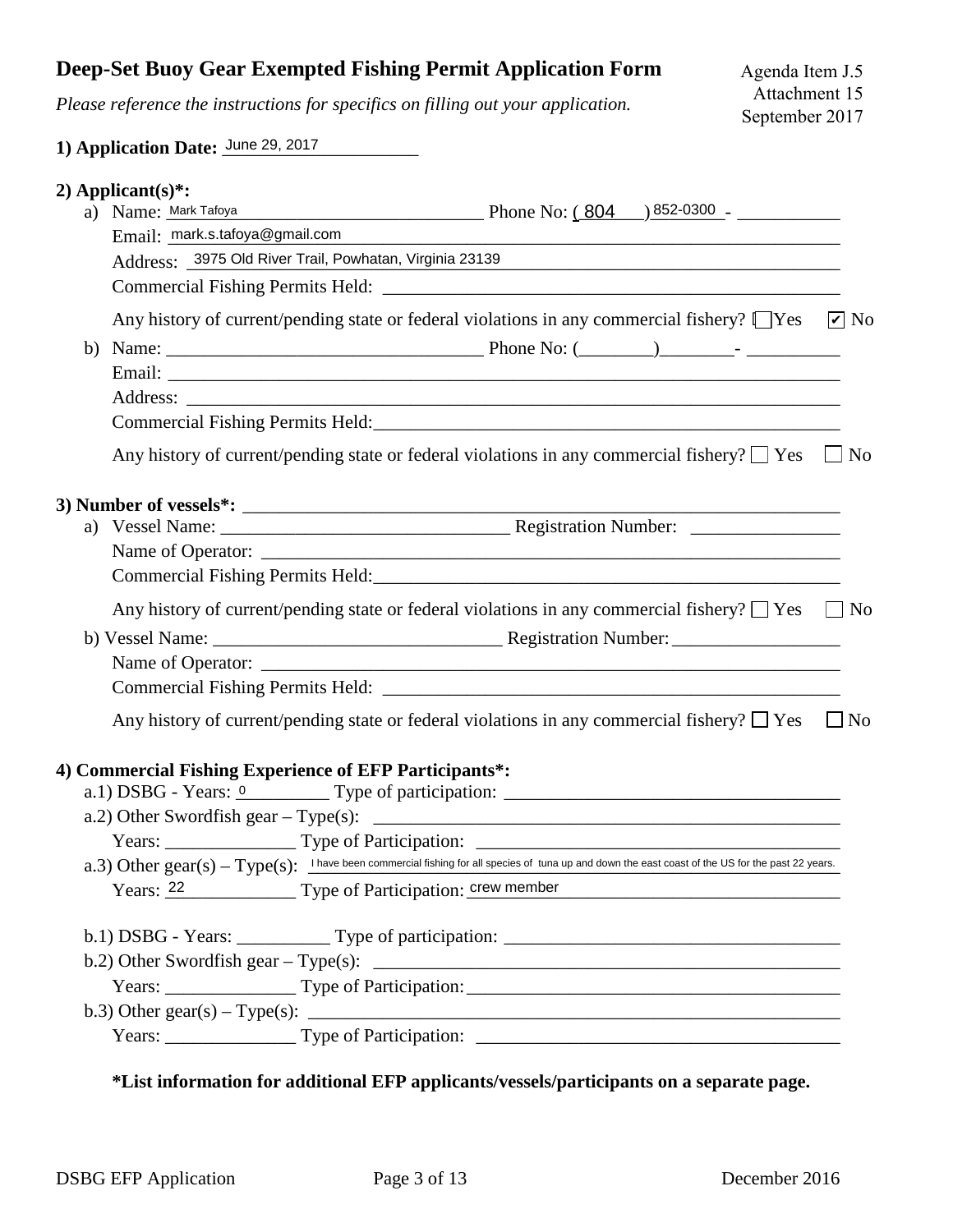| 5) Proposed EFP duration: 2 years<br>6) Intended DSBG Configuration: $\triangledown$ Standard (Attachment A) $\square$ Modified (please explain) |                                                                                                                                                                                                                                          |  |  |  |  |
|--------------------------------------------------------------------------------------------------------------------------------------------------|------------------------------------------------------------------------------------------------------------------------------------------------------------------------------------------------------------------------------------------|--|--|--|--|
|                                                                                                                                                  |                                                                                                                                                                                                                                          |  |  |  |  |
| 8) Fishing Area and Effort (indicate all that apply):                                                                                            | a) Southern California Bight (Point Conception to the U.S.-Mexico Border):                                                                                                                                                               |  |  |  |  |
| b) $\triangleright$ Central California (Point Reyes to Point Conception):<br>iii) Additional details:                                            | ii) Estimate of fishing effort: We would like to participate in the EFP using the DSGB for 20 days on the water.<br><u> 1980 - Jan Stein Stein Stein Stein Stein Stein Stein Stein Stein Stein Stein Stein Stein Stein Stein Stein S</u> |  |  |  |  |
| c) $\triangleright$ Northern California (42° N. latitude to Point Reyes):                                                                        |                                                                                                                                                                                                                                          |  |  |  |  |
| iii) Additional details:<br>d) Oregon (Columbia River to $42^{\circ}$ N. latitude):                                                              | <u> 1989 - Johann Barbara, martin amerikan basal dan berasal dalam basal dalam basal dalam basal dalam basal dala</u>                                                                                                                    |  |  |  |  |
| iii) Additional details:                                                                                                                         | ii) Estimate of fishing effort: We would like to participate in the EFP using the DSGB for 20 days on the water.                                                                                                                         |  |  |  |  |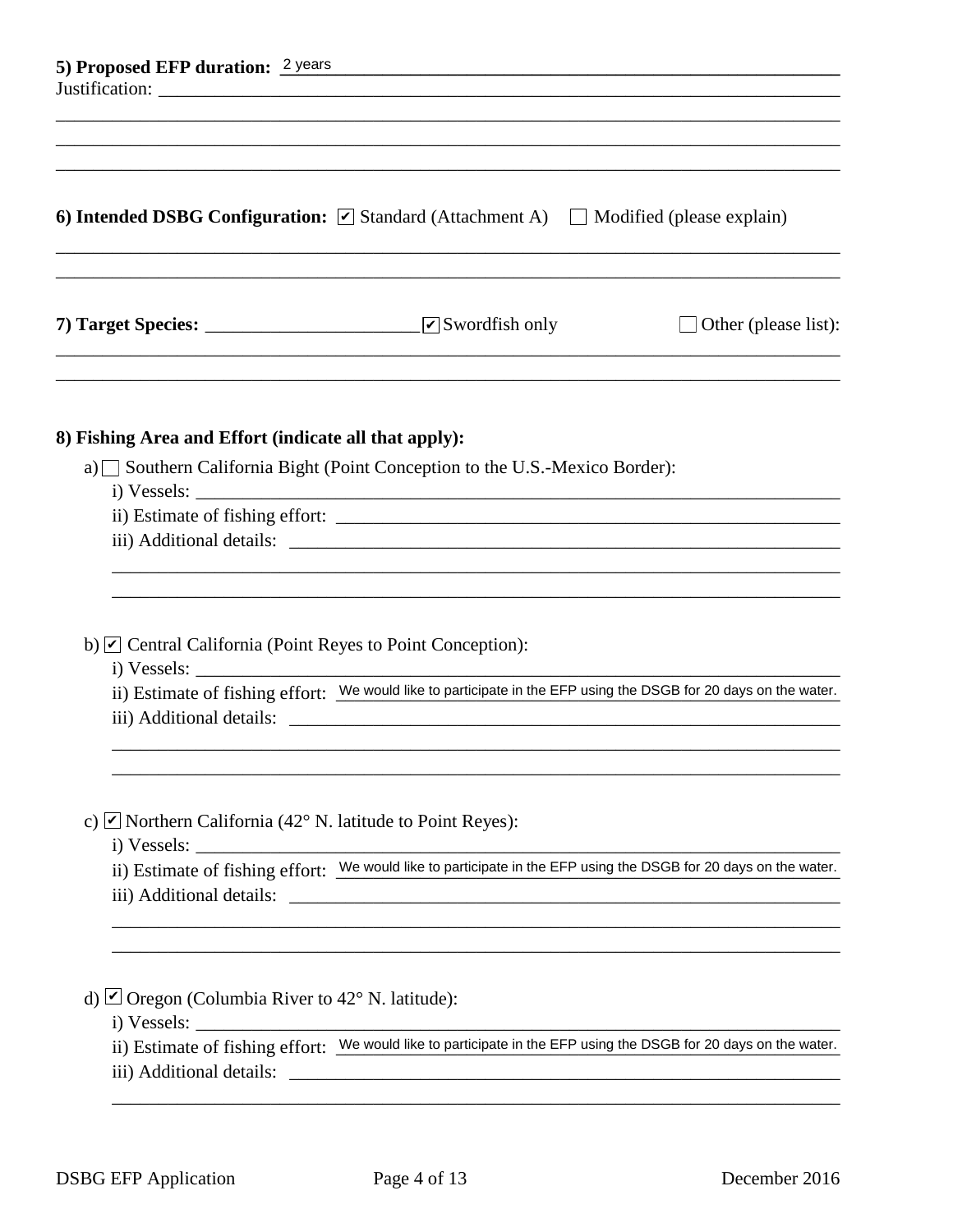9) Data Gaps: Which of the following data gaps are addressed by your Exempted Fishing Permit application, and how will they be addressed? (See Attachment B) Check all that apply:

a)  $\triangleright$  Bycatch & protected species interactions

How? We plan on keeping records and pictures to document any by catch as well as pay for an advisor that has sent by us to help keep all necessary records.

 $How?$  We plan on using the DSBG standard configuration with a maximum of ten lines. We will closely monitor all lines while deployed. We will closely monitor all lines while deployed.

c)  $\triangledown$  Gear conflicts/number of vessels

How? We do not plan on having any gear conflicts with any other vessels as the areas available to fish are vast and there are not many EFP issued to date.

d)  $\overline{V}$  DSBG time and area use

How? We plan on fishing the above listed areas from mid summer to the end of the year.

e)  $\vert \overline{\mathbf{v}} \vert$  Gear configuration

How? We plan on using the DSGB standard configuration, with no more than 10 lines in the water at any time.

f)  $\boxed{\mathbf{v}}$  Concurrent gear use

How? At the current time we do not have any plans to fish for any other species at the same time.